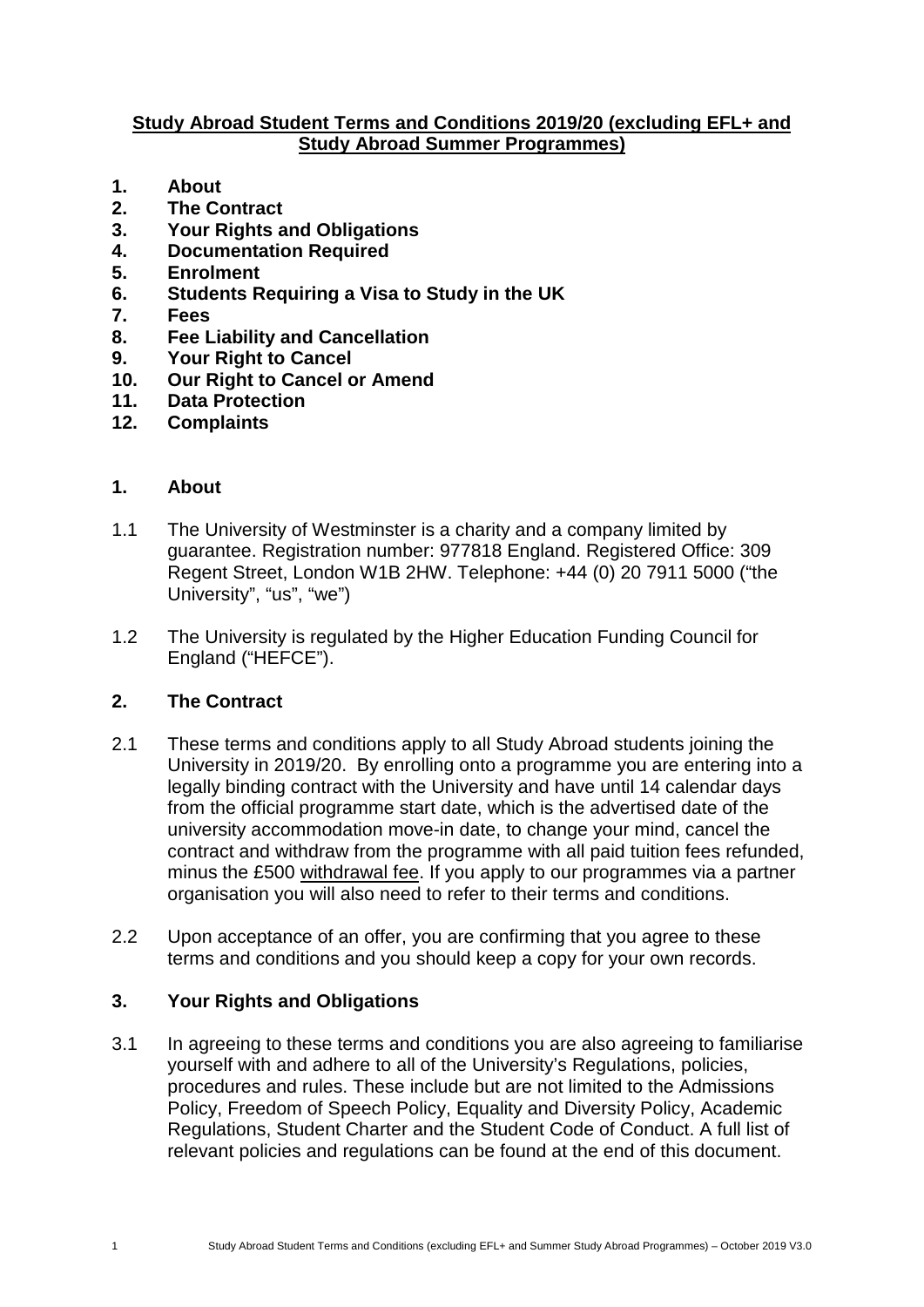- 3.2 The University will, for the duration of your enrolment on the programme, provide services in accordance with the published programme Information, Policies and Regulations. The details of the programme registration period (date of commencement and expected duration of studies) are available in the published materials e.g. prospectus and website.
- 3.3 Students with unspent criminal convictions are required to self-declare these during the application process. If the University becomes aware of any omission in this regard, any related offer of a place may be withdrawn with immediate effect and without financial compensation.
- 3.4 If you fail to adhere to any of the above mentioned policies, rules, procedures or obligations placed upon you, then you may be subject to disciplinary action and the University is entitled to terminate your enrolment.

#### **4. Documentation Required**

- 4.1 In order to receive an offer to study and subsequently be able to enrol, students are required to provide personal identification as well as academic documents.
- 4.2 At the application stage, you are required to confirm that you have provided accurate details of your highest formal qualification and all relevant previous study on your application form.
- 4.3 On request, you are required to present your passport, as confirmation of your identity. You may also be required to present your original qualifications as listed on your application form.
- 4.4 We are required to keep copies of passports and visas for all students who require any type of visa to reside and study in the UK. Original documents, showing evidence of your entitlement to study and the length of your permission to stay in the UK, will be requested for scanning at enrolment and subsequently at the various checkpoints throughout your period of study.
- 4.5 Failure to provide any of the documentation required may result in cancellation of the contract or withdrawal of the offer on written notice to you.

### **5. Enrolment**

5.1 You are required to enrol as a student at the University for the duration of your studies.

### **6. Students Requiring a Visa to Study in the UK**

6.1 When you apply to participate in a Study Abroad programme, you are giving the University permission to contact the Home Office and to discuss your immigration status at any point throughout your period of registration at the University.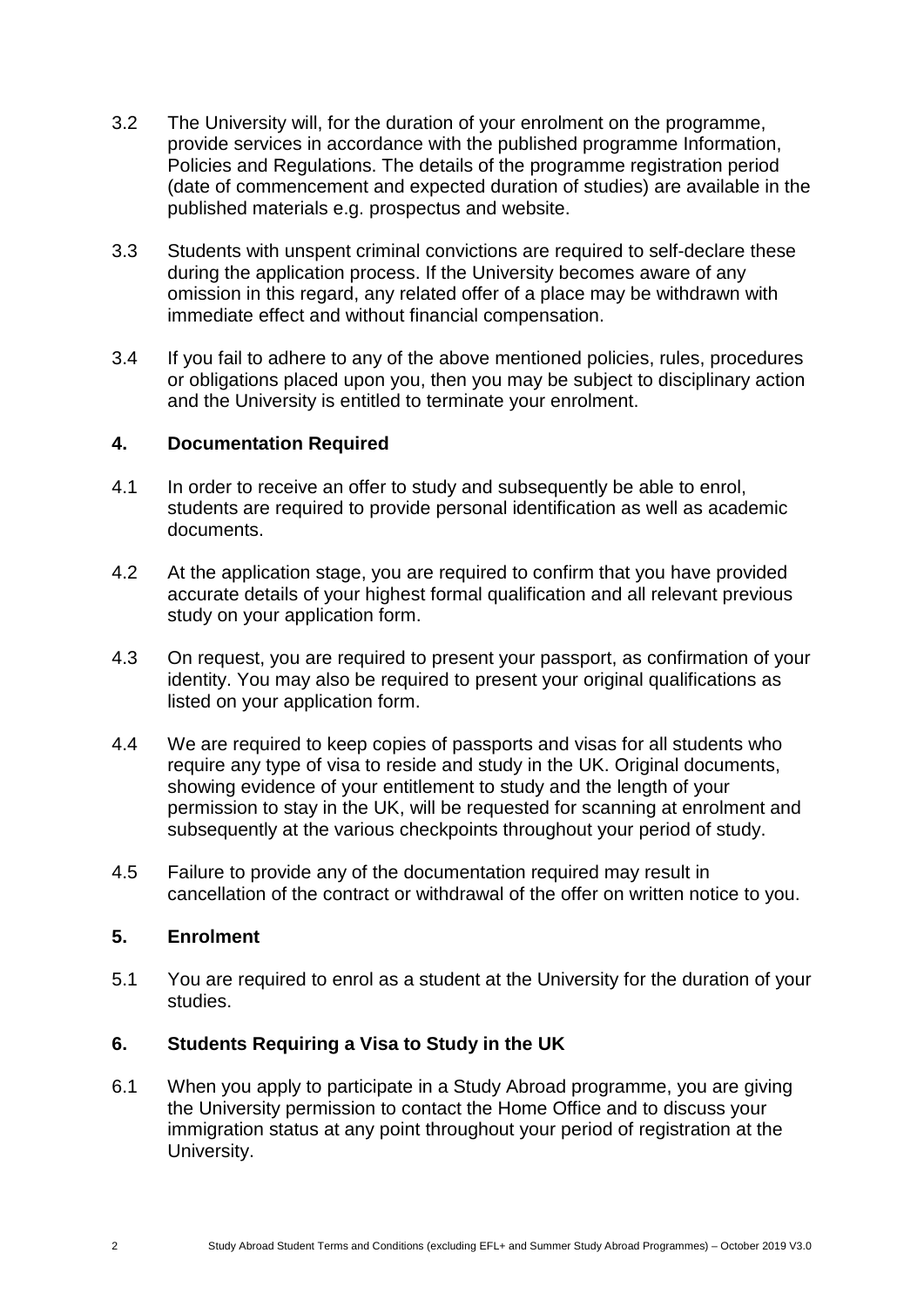6.2 It is your responsibility to ensure that you comply with the conditions of your visa and maintain valid leave to study in the UK for the duration of your programme. Your enrolment at the University may be suspended or cancelled if you fail to comply with the conditions of your visa or cannot demonstrate your entitlement to study in the UK.

You agree to:

- provide the University with your contact details in the UK (address, telephone number, mobile number and email address) and to update these as necessary
- attend all lectures, seminars and any other scheduled term time study
- produce your passport, visa and original qualifications for checks upon request.
- Attend all mandatory checkpoints for students who require a visa to stay in the UK.
- inform the Education Abroad Team of any change in your immigration status or changes in personal circumstances which affect your Tier 4 or short term study/pre-entry clearance or other visa.
- provide evidence that you have left the UK or have transferred to another UK university if you leave the University before the end of your course.
- inform the Education Abroad Team of any absence, whether planned or otherwise, and provide medical evidence on request.

### Advice and up to date Tier 4 guidance can be found on our [Tier 4 Visa page.](https://www.westminster.ac.uk/international/visas-and-advice/visas/tier-4-visa)

- 6.3 You are aware of the University's requirement to report to the UK Home Office any instance of non-attendance, period(s) of absence, change of course, discontinuation of study, early completion, and the work placement details for Tier 4 students. All Tier 4 students are required to notify the Education Abroad Team of any changes as soon as possible.
- 6.4 Failure to adhere to these terms and conditions may lead to the University withdrawing you from your programme and informing the Home Office that we are no longer sponsoring your visa.

### **7. Fees**

- 7.1 You accept and confirm that you are aware of the fees and charges relating to your programme of study, and that you are in a position to meet such charges on the due dates for payment.
- 7.2 You understand that fees are quoted for the current year only and may vary slightly from one year to the next.
- 7.3 Fees are due in full prior to enrolment.
- 7.4 In addition to the tuition fee you may be required to pay some additional costs related to your modules. Additional costs include field trips, module materials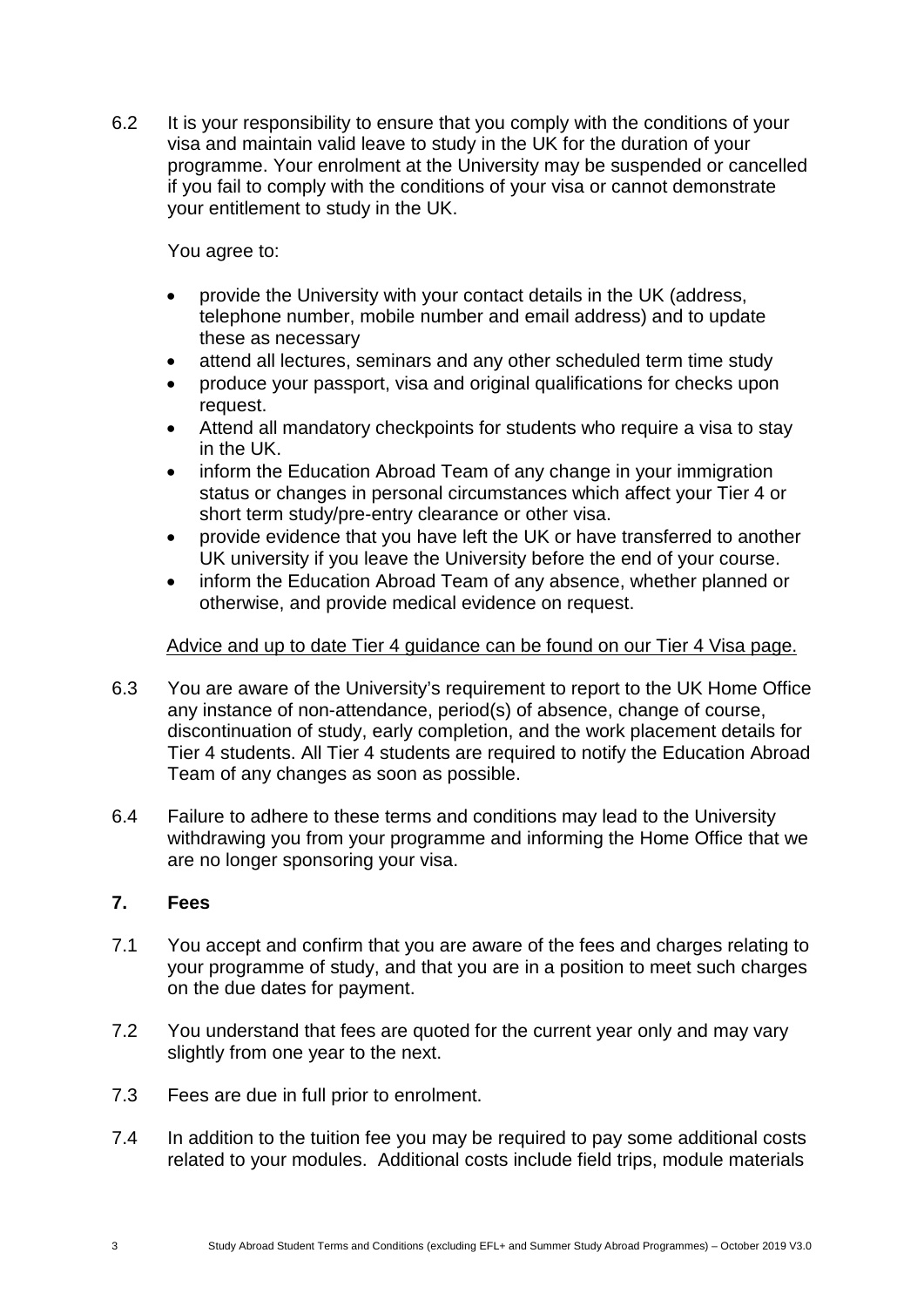and miscellaneous expenses. Full details of all associated additional costs can be found in the published information.

7.5 Any changes to fees will be clearly communicated to you in advance by the University.

## **8. Cancellation and Refunds**

- 8.1 Please refer to our [Withdrawal Policies](https://www.westminster.ac.uk/international/study-abroad/study-abroad-programmes-terms-and-conditions) for details of your right to cancel and how refunds work. Formal notification of cancellation and withdrawal must be submitted in writing to the Education Abroad Team at [educationabroad@westminster.ac.uk.](mailto:educationabroad@westminster.ac.uk) Fee liability will be determined by the date formal written notification is received. If you apply to our programmes via a partner organisation you will also need to refer to their terms and conditions.
- 8.3 Appendix A of this document provides a model cancellation form in order to assist students who wish to cancel a place on a programme within the 14 day 'cooling off' period.
- 8.4 Students should keep a copy of written cancellation notification and any acknowledgement subsequently received from the University.
- 8.5 In addition to the right to cancel as outlined above / in our Withdrawal Policies, students may cancel if:
	- a) The University fails substantially to meet its contractual obligations as set out in these terms and conditions and is unable to correct the problem within 14 days of being requested to do so.
	- b) An event outside of the University's control means the University is unable to provide the services for a period of 14 continuous days or more.
	- c) An event outside of the student's control prevents a student from engaging in the programme for a period of 16 continuous weeks or more.

### **9. Our Right to Cancel or Amend**

- 9.1 It may be necessary for the University to cancel or amend the contract in the following circumstances:
	- a) If the University becomes aware of a student having submitted fraudulent documents in support of an application to study.
	- b) If, after commencing studies, a student fails to progress and cannot continue for academic reasons.
	- c) If a programme entitles a student to registration with a professional body and the requirements of registration change before the student has completed the programme e.g. an additional module is required.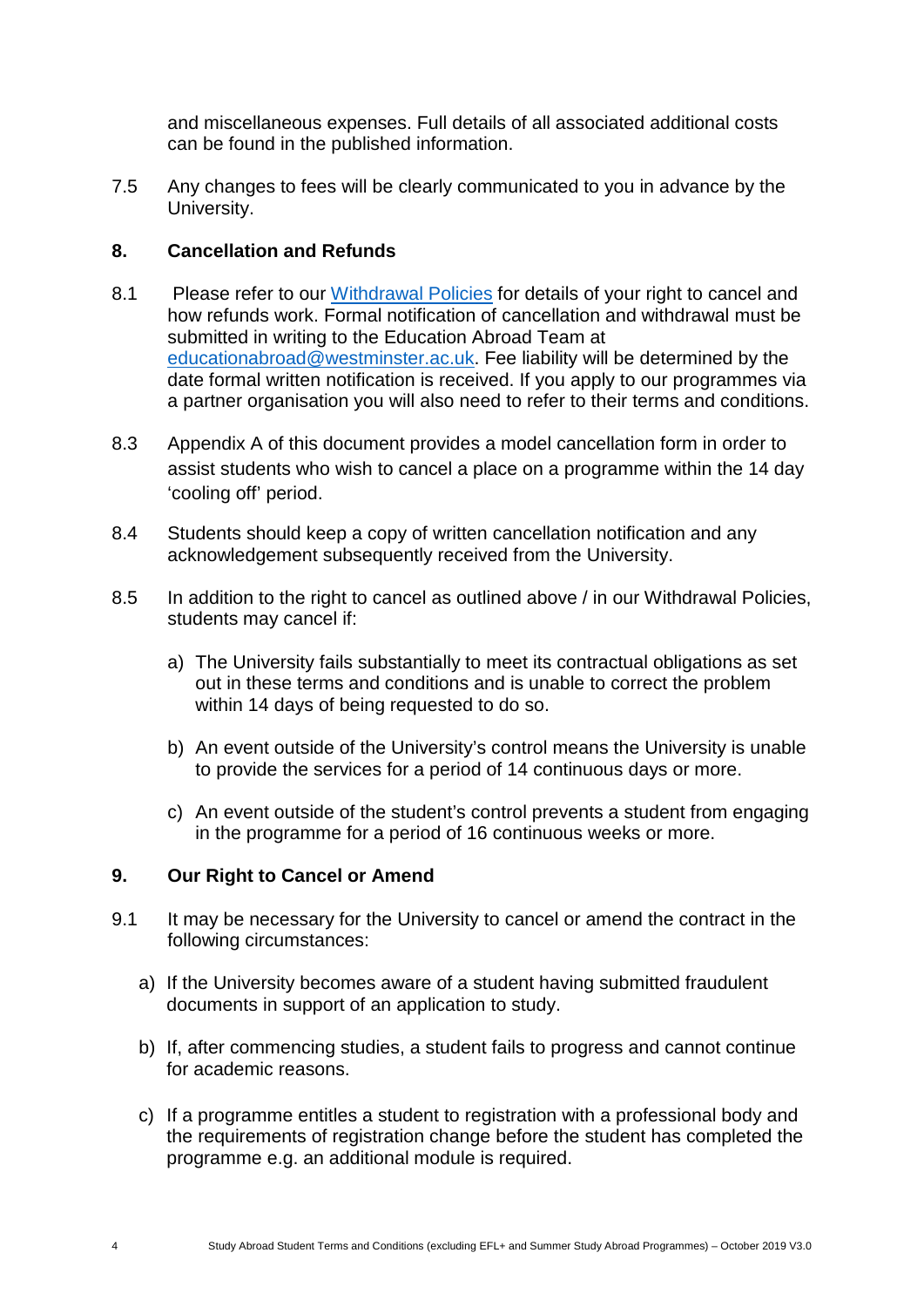#### 9.2 **Changes to an Offer**

- 9.2.1 The University reserves the right to make changes to an offer at any time before it has been accepted.
- 9.2.2 If the University is required to change any aspect of the programme before the point of acceptance, the University will inform the student in writing at the earliest possible point, detailing what has changed and why, to minimise any potential disruption.

#### 9.3 **Changes to a Programme Prior to Enrolment**

- 9.3.1 The University reserves the right to make changes to a programme prior to enrolment for the following reasons:
	- a) To comply with the changing needs of external bodies. These include Professional, Statutory and Regulatory and accreditation bodies.
	- b) To comply with any change in law
	- c) To improve programme quality in response to student feedback
	- d) To improve programme quality in response to external examiner feedback
	- e) To ensure the programme content remains relevant and up to date
	- f) In response to module availability
- 9.3.2 Where a change is necessary, full details of what has changed will be provided to the student at the earliest opportunity. Communication of changes will include details of what elements have changed and how this will affect offer holders.
- 9.3.3 Should an offer holder be unhappy with the changes, the University will use reasonable endeavours to provide a suitable alternative modules within the University.

#### **9.4 Suspension of a Programme Prior to Enrolment**

- 9.4.1 The University reserves the right to suspend (not run) a Programme prior to enrolment, including where an applicant has been made an offer, in the following circumstances:
	- a) Due to withdrawal of relevant accreditation
	- b) To address concerns with student experience
	- c) In response to changing requirements within the subject discipline and any subsequent issues of inadequate resources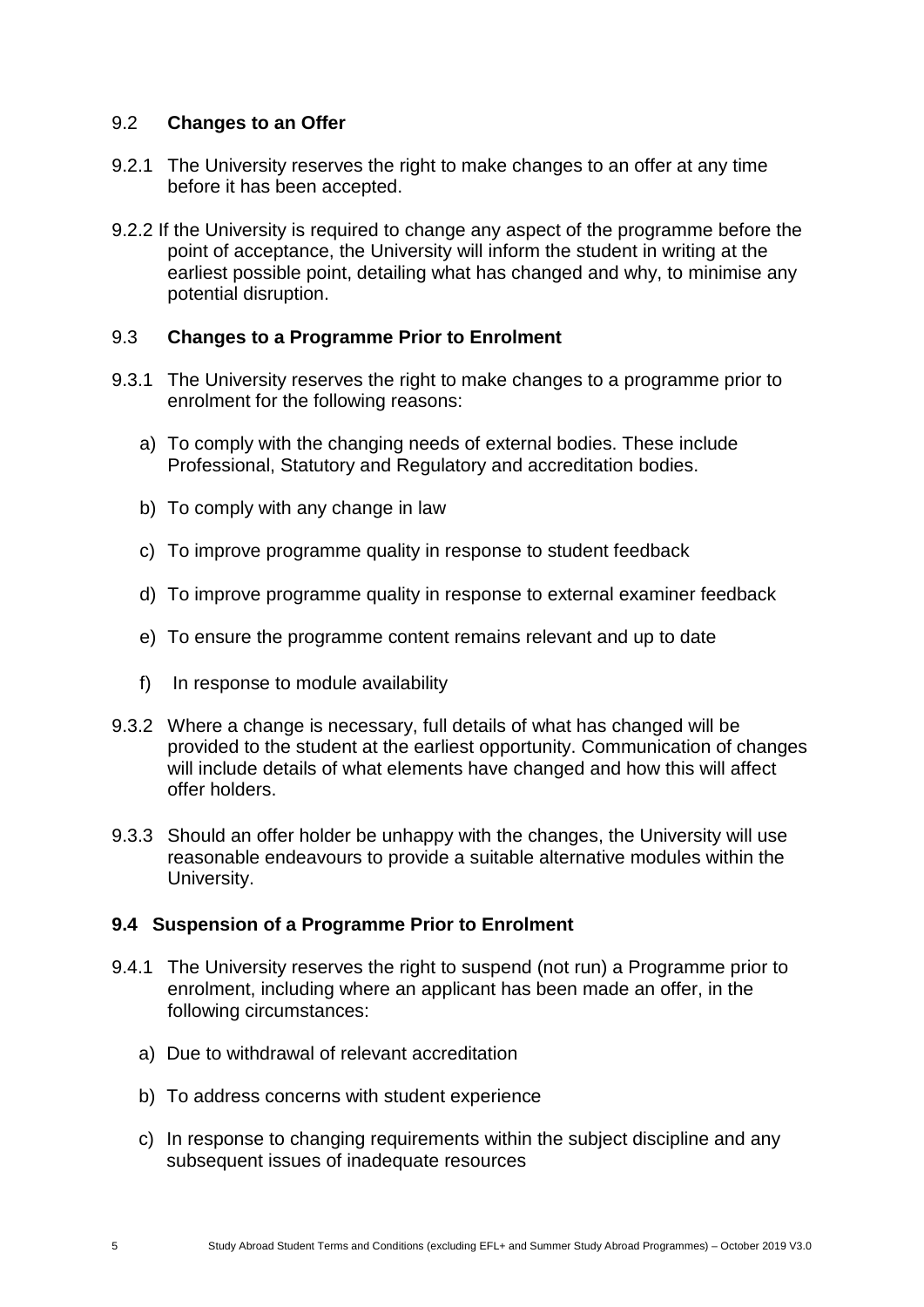- d) Insufficient numbers of suitable applicants and acceptances
- 9.4.2 Notification of all decisions to suspend a programme will be sent by email to offer holders at the earliest possible point, providing details of why the decision was made, how it will affect the offer holder and giving details of all available options.
- 9.4.3 Should the University take the decision to suspend a programme prior to enrolment, all offer holders will be given the option to:
	- a) transfer their offer to a suitable alternative within the University, provided the offer holder meets all of the required entry criteria
	- b) defer their offer until the next available intake
	- c) withdraw from the offer without penalty

In all circumstances the University will use reasonable endeavours to provide assistance to minimise any disruption.

### 9.5 **Changes to a Programme Following Enrolment**

- 9.5.1 All efforts are made to limit changes to programmes once a student has enrolled. However, the University reserves the right to make changes as per 10.3.1 (above).
- 9.5.2 Where changes are necessary all relevant students will receive communication to explain why the change is required and how it will impact on them.
- 9.6 The University will endeavour to remain open and functioning as normal to the best of its ability. In certain circumstances due to unforeseen events, the University may be forced to close some or part of or all of its buildings or campuses and/or to interrupt or suspend the delivery of some or all of its services and programmes.
- 9.7 In circumstances where such closure or disruption is due to events outside of the University's control such as events which pose a threat to public or national health or safety, acts or threats of terrorism or war, extreme weather events, natural disasters, large scale public disturbances and mass action, the University cannot be held legally responsible or contractually liable to its staff and students for any resulting consequences.
- 9.8 Where at all possible, the University will take all reasonable steps necessary to minimise the disruption to its staff and students. However, given that the safety of the University's staff and students will always be its primary concern, this may not always be possible.

## **10. Data Protection**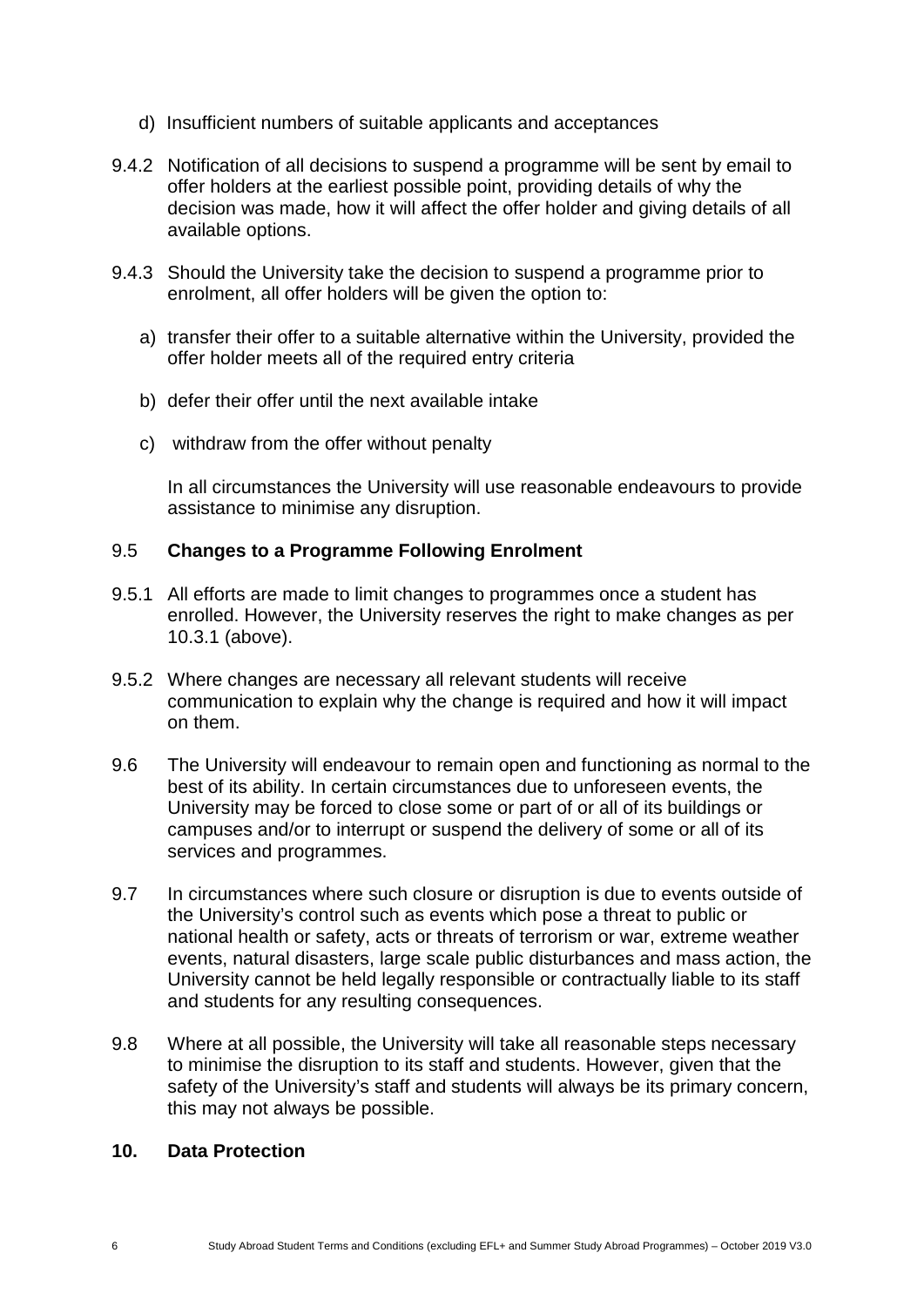- 10.1 Under the Data Protection Act 1998 ("DPA") a student has the right to check the information held about them, but students also have the responsibility to ensure that this information, e.g. contact details, is accurate and up-to-date.
- 10.2 Requests for personal data can be made in the form of a Subject Access Request. Details of how to submit a request can be found on our [data](https://www.westminster.ac.uk/about-us/our-university/corporate-information/information-compliance-and-records-management/data-protection/subject-access-request)  [protection pages.](https://www.westminster.ac.uk/about-us/our-university/corporate-information/information-compliance-and-records-management/data-protection/subject-access-request) Specific information relating to how your data is used as a study abroad student can also be found [here.](https://www.westminster.ac.uk/international/study-abroad/how-we-use-your-data)
- 10.3 The University complies with the DPA in its use of student's data. By completing enrolment students give permission for their information to form the basis of their student record. This will be used in the administration of their programmes and in the provision of the University's services, support and facilities and to support University's Students' Union (UWSU) elections. For further information, see our [information compliance page.](https://www.westminster.ac.uk/about-us/our-university/corporate-information/information-security-compliance-and-records-management)
- 10.4 When applying to the University of Westminster or with our international partners and third party providers with whom we work, information about you will be shared with authorised persons to resolve issues relating to your application, enrolment, accommodation, studies, health issue and any related specific programme requirement, for example social programmes or an internship.
- 10.5 The University is obliged to send student data to relevant government agencies for their use, such as the Higher Education Statistics Agency (HESA) and the Higher Education Funding Council for England (HEFCE) and the UK Visa and Immigration Department (UKVI). To help inform prospective students' choices, the findings of the National Study Survey (NSS), the Destinations of Leavers from Higher Education survey (DLHE), student entry qualifications, progression and degree classification data are published on the HEFCE-owned Unistats comparison website.
- 10.6 You understand that by enrolling with the University, you will also become a member of both the Erasmus Student Network and University of Westminster Students' Union (UWSU), and will receive communications about their activities. If you wish to opt-out, you will be able to do so by notifying the Study Abroad Team. Providing the opt-out request is received before the end of the enrolment month no information will be shared with the UWSU.

### **11. Complaints**

- 11.1 The University operates robust complaints procedures for applicants and students. Find details of how applicants can make a complaint on our [Complaints page.](https://www.westminster.ac.uk/about-us/our-university/corporate-information/policies-and-documents-a-z/applicant-complaints-procedure)
- 11.2 For enrolled students, see the [student complaints procedure.](https://www.westminster.ac.uk/study/current-students/your-studies/forms-and-procedures/complaints)
- 11.3 Should you exhaust the University's internal complaints procedures but remain unhappy with the outcome, you have a right to complain to the Office of the Independent Adjudicator whose website is it [www.oiahe.org.uk.](http://www.oiahe.org.uk/)